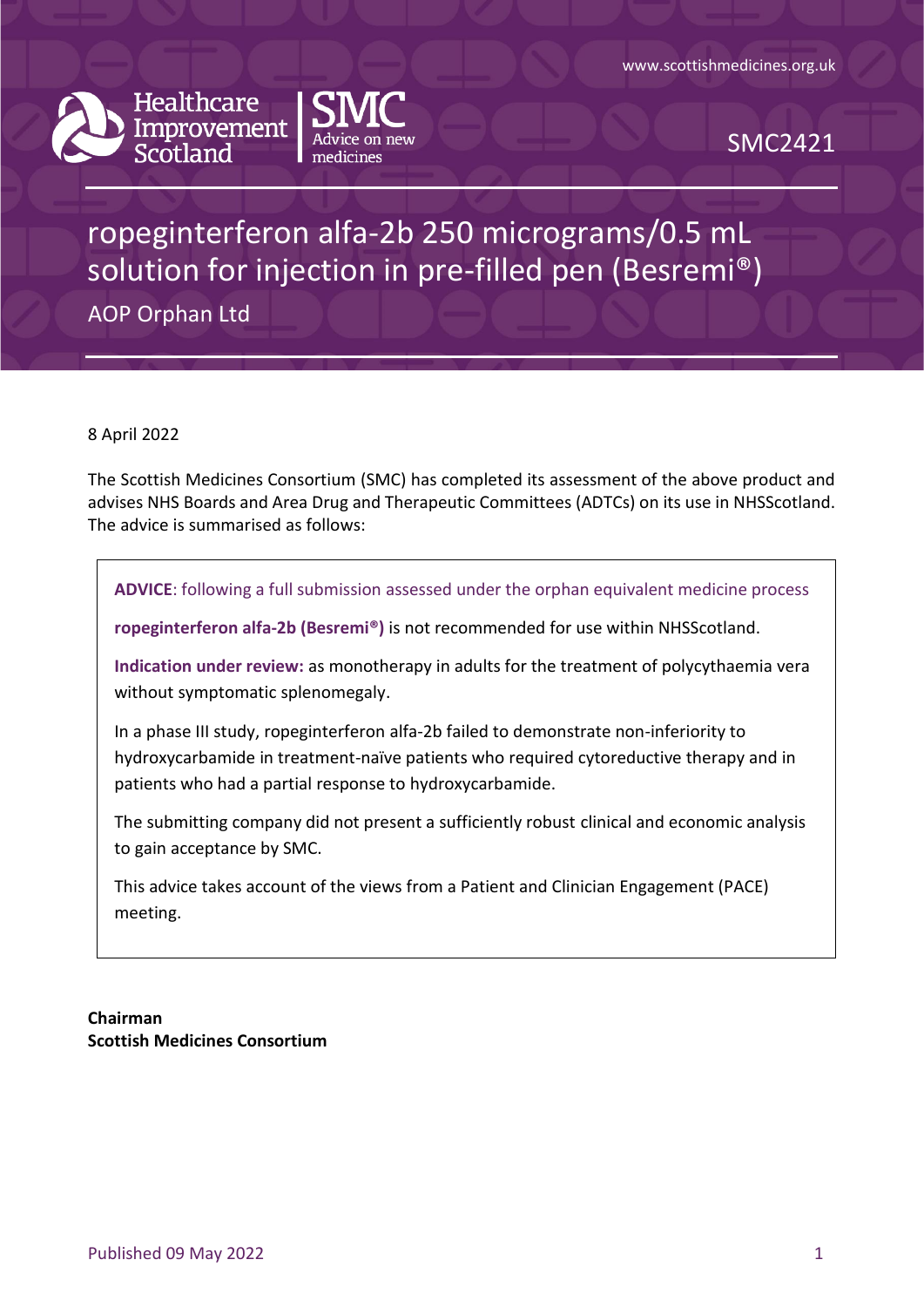### Indication

As monotherapy in adults for the treatment of polycythaemia vera without symptomatic splenomegaly.

## Dosing Information

The dose is titrated individually with a recommended starting dose of 100 micrograms by subcutaneous (SC) injection (or 50 micrograms in patients under another cytoreductive therapy). The dose should be gradually increased by 50 micrograms SC every two weeks (in parallel, other cytoreductive therapy should be decreased gradually, as appropriate) until stabilisation of the haematological parameters is achieved (haematocrit <45%, platelets <400 x 10<sup>9</sup>/L and leukocytes <10 x 10<sup>9</sup>/L). The maximum recommended single dose is 500 micrograms injected SC every two weeks. Phlebotomy as rescue treatment to normalise blood hyperviscosity may be necessary.

The dose at which stabilisation of the haematological parameters is achieved should be maintained in a two-week administration interval for at least 1.5 years. After that, the dose may be adapted and/or the administration interval prolonged up to every four weeks, as appropriate for the patient. Dose modification to manage adverse events and haematological parameters are detailed in the summary of product characteristics (SPC). Treatment should be initiated under supervision of a physician experienced in the management of the disease.<sup>1</sup>

### Product availability date

November 2021. Ropeginterferon alfa-2b meets SMC orphan equivalent criteria.

## Summary of evidence on comparative efficacy

Ropeginterferon alfa-2b is interferon alfa-2b conjugated with a two-arm methoxypolyethylene glycol (mPEG), that is, a pegylated interferon. It belongs to the interferon alfa class of medicines, which have inhibitory effects on proliferation of haematopoietic and bone marrow fibroblast progenitor cells and antagonise growth factors and other cytokines. These actions may be involved in the therapeutic effects of interferon alfa in polycythaemia vera. $1$ 

The submitting company has requested that SMC considers ropeginterferon alfa-2b when positioned for use in high-risk patients who are intolerant, resistant or who demonstrate an incomplete response to their first treatment option and require a second treatment option.

An open-label phase III study (PROUD-PV) recruited adults with polycythaemia vera (according to World Health Organisation [WHO] 2008 criteria) including JAK2V617F mutation of the tyrosine kinase janus-activated kinase-2 (JAK2). Treatment-naïve patients had a need for cytoreductive therapy and patients who had received hydroxycarbamide for less than three years could enter the study if they did not have a complete response, resistance or intolerance to hydroxycarbamide (that is, they had a partial response as defined by European Leukemia Net criteria). Randomisation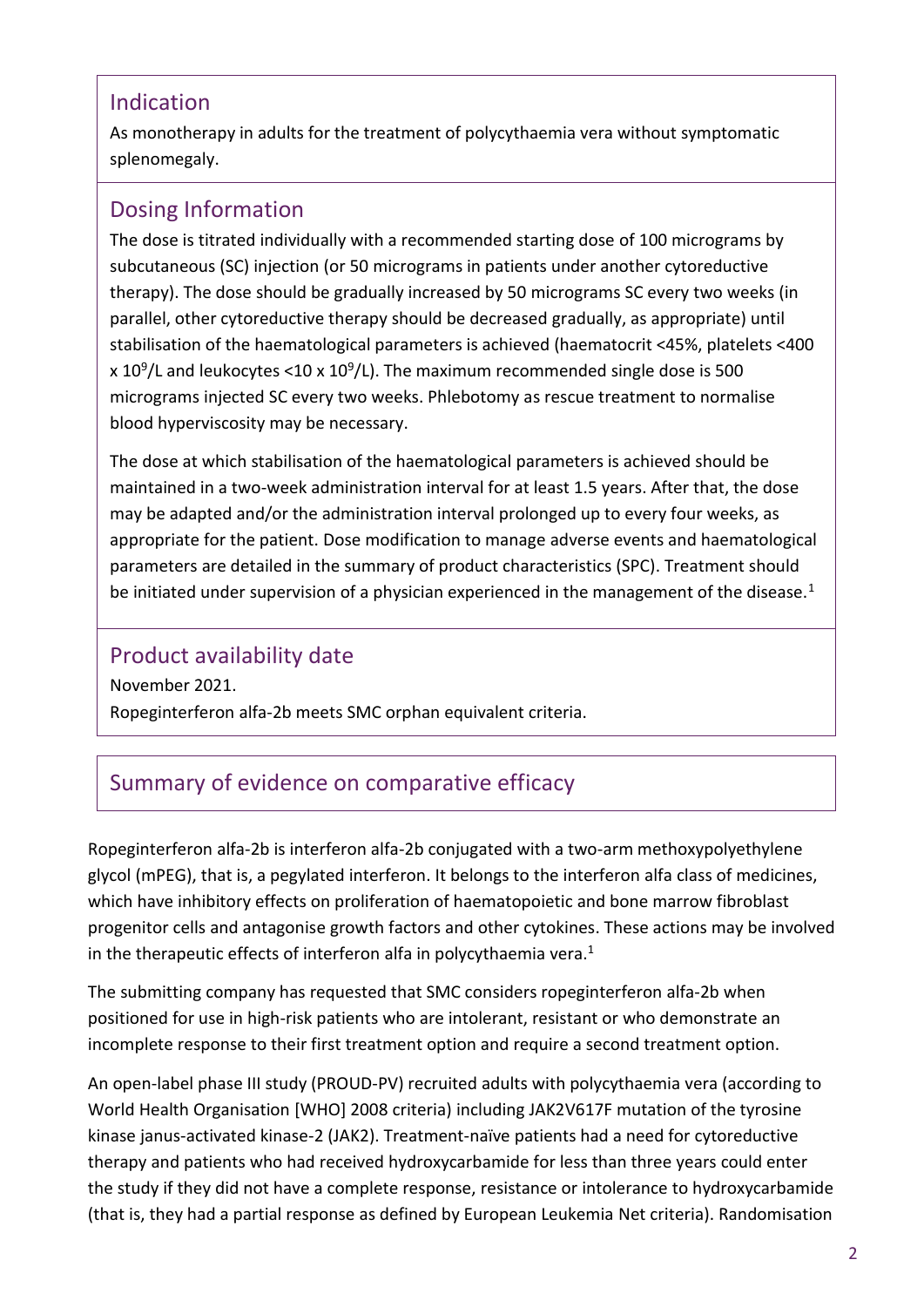was stratified by previous hydroxycarbamide use, age (≤60 or >60 years) and prior thromboembolic events. Patients were equally assigned to 12 months' treatment with ropeginterferon alfa-2b SC every two weeks at a starting dose of 100 micrograms (or 50 micrograms in those transferred from pre-study hydroxycarbamide) or hydroxycarbamide orally at a starting dose of 500mg daily. In both groups doses increased until there was a complete haematologic response, defined as haematocrit <45% without phlebotomy and normal counts of leucocytes (<10x10<sup>9</sup>/L) and platelets (<400x10<sup>9</sup>/L). All patients received low dose aspirin 100mg once daily unless contraindicated. The primary outcome was a composite of complete haematologic response (as defined previously) and normal spleen size (longitudinal diameter ≤12cm for women and ≤13cm for men) at 12 months. This was assessed in the full analysis set (FAS), which comprised all randomised patients who received at least one dose of study treatment and had post-baseline data. Results in the FAS were expressed as a proportion of patients with 12 month data available. The study was originally designed to assess superiority, but was changed to non-inferiority at -10.5% margin prior to unblinding.<sup>2,3</sup>

Patients who completed PROUD-PV could opt to enrol in an open-label phase III 5-year extension study (CONTINUATION-PV) if they had normalisation (after moderately elevated baseline levels) or >35% reduction (after massively elevated baseline levels) in at least two of the three main blood parameters (haematocrit, platelets and white blood cells), normalisation of spleen size or clinical benefit (that is, normalisation of disease-related microvascular symptoms or substantial reduction in JAK2 allelic burden). Patients who had received ropeginterferon alfa-2b in PROUD-PV continued on this and patients who had received hydroxycarbamide received best available therapy selected by the investigator (at the latest analysis [36 months], 97% of patients in the best available therapy group were primarily treated with hydroxycarbamide). There was no formal hypothesis tested. $2,3$ 

In PROUD-PV, non-inferiority of ropeginterferon alfa-2b to hydroxycarbamide was not shown for the primary outcome at month 12, as the difference was -6.6% and the lower limit of the 95% confidence interval (CI), -17% to 4.1%, was outside -10.5% non-inferiority margin. More patients in the ropeginterferon alfa-2b group, compared with hydroxycarbamide, continued treatment in CONTINUATION-PV: 90% (95/106) versus 68% (76/111). Results from an interim analysis of CONTINUATION-PV when all patients had 36 months treatment (12 months in PROUD-PV and 24 months in CONTINUATION-PV) are detailed in Table 1. 2-5

The majority of patients with polycythaemia vera (>95%) have a mutation (JAK2V617F or JAK2 exon 12 mutation) in JAK2. The proportion of mutant JAK2 alleles expressed as a percentage of the total (mutant plus wild-type) is the allelic burden. This was used to calculate the proportion of patients with molecular response, as detailed in Table 1, and in an indirect comparison that supported the economic analyses.<sup>4,6</sup>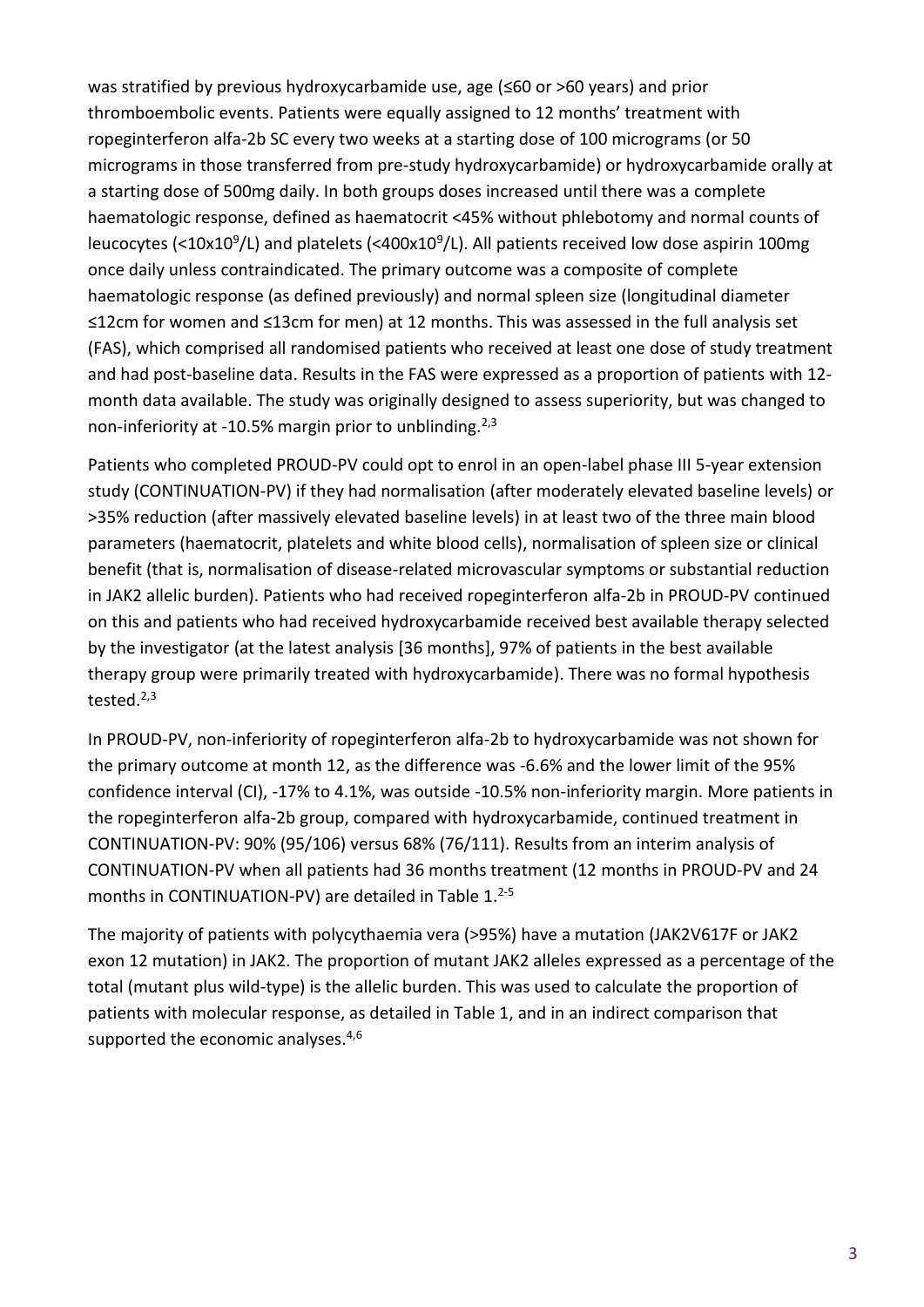|                          |                                         | 12 months                     | 36 months                              |                                              |
|--------------------------|-----------------------------------------|-------------------------------|----------------------------------------|----------------------------------------------|
|                          | Ropeginterferon<br>alfa-2b<br>$(N=127)$ | Hydroxycarbamide<br>$(N=127)$ | Ropeginterferon<br>alfa-2b<br>$(N=95)$ | <b>Best available</b><br>therapy<br>$(N=76)$ |
| $CHR + normal$<br>spleen | 21% (26/122)                            | 28% (34/123)                  | *                                      | $\ast$                                       |
| <b>CHR</b>               | 43% (53/123)                            | 46% (57/125)                  | *                                      | $\ast$                                       |
| Normal spleen            | 36% (44/122)                            | 49% (60/123)                  | *                                      | $\ast$                                       |
| Molecular<br>response    | 34% (42/123)                            | 42% (52/123)                  | *                                      | $\ast$                                       |

### **Table 1: Outcomes of PROUD-PV and CONTINUATION-PV studies**. 2-5

CHR = complete haematological response, defined as haematocrit was <45% without phlebotomy and normal counts of leucocytes (<10x10<sup>9</sup>/L) and platelets (<400x10<sup>9</sup>/L). Normal spleen size, defined as longitudinal diameter ≤12cm for women and ≤13cm for men. Molecular response = complete or partial response on European Leukemia Net criteria, where complete response is defined as a reduction of any specific molecular abnormality to undetectable levels and a partial response is defined as (1) ≥50% reduction in patients with <50% allele burden at baseline OR (2) ≥25% reduction in patients with >50% allele burden at baseline. \* marked confidential by company.

Health Related Quality of Life was assessed using Euroqol 5 dimension 3 levels questionnaire (EQ-5D-3L). At 12 months and 36 months, there were no notable differences between the groups in mean changes from total score and in visual analogue scale. $^{2,3}$ 

The company proposed that ropeginterferon alfa-2b be positioned for use in high-risk patients who are intolerant, resistant or who demonstrate an incomplete response to their first treatment option and require a second treatment option. The subgroup of patients in PROUD-PV study who had previously had a partial response to hydroxycarbamide after ≤3 years' treatment (37% study population) are most representative of this positioning. In this subgroup, complete haematological response at 12 months was achieved in the ropeginterferon alfa-2b and hydroxycarbamide groups by 39% (18/46) and 32% (15/47) of patients, respectively.<sup>3</sup>

To support the economic analyses there was a naïve indirect comparison of ropeginterferon alfa-2b (data from PROUD-PV and CONTINUATION-PV)<sup>2,3</sup> versus ruxolitinib (data from RESPONSE)<sup>6,7</sup> for the proportion of patients with JAK2 allelic burden <50%. There were substantial differences in mean JAK2 allelic burden at baseline in the ropeginterferon alfa-2b and ruxolitinib groups: 42% versus 76%. Mean JAK2 allelic burden data at all time points in the ropeginterferon alfa-2b group was adjusted by multiplying by 1.82 (the relative difference in mean baseline JAK2 allelic burden [76%/42%]) and by an unclear method to adjust for age difference. These data and mean JAK2 allelic burden data from the ruxolitinib study were used to estimate the proportion of patients with a response, defined as JAK2 allelic burden <50%, at time-points through to week 156. These response data were applied within a naïve indirect comparison in the economic analyses.

### Summary of evidence on comparative safety

The European Medicines Agency (EMA) review noted that the frequency and adverse events reported from PROUD-PV for ropeginterferon alfa-2b and hydroxycarbamide were in accordance with the established safety profiles of interferons and hydroxycarbamide. It considered the longterm safety profile of ropeginterferon alfa-2b was well characterised as knowledge can be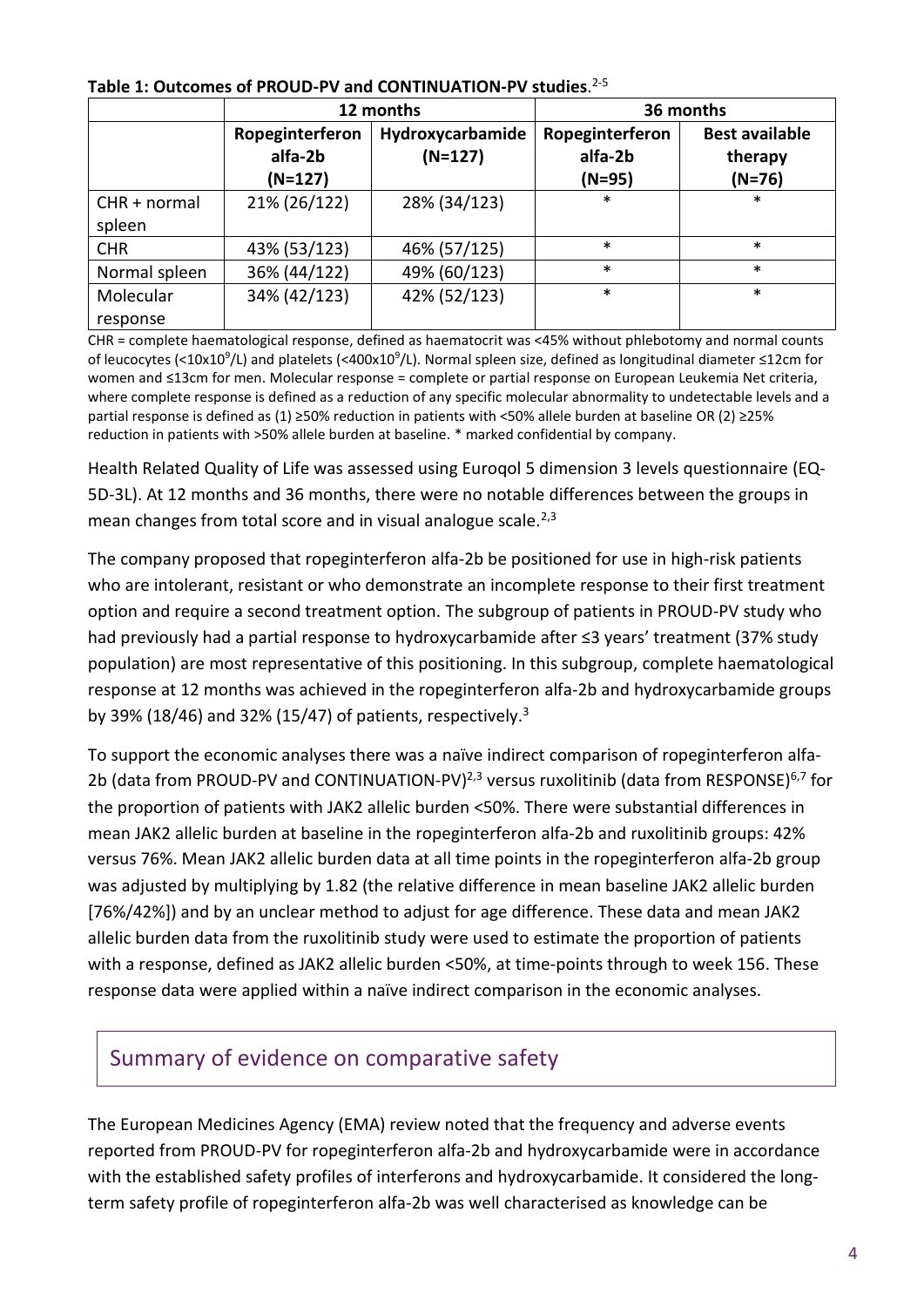extrapolated from authorised interferon products. It noted that an established safety benefit of interferons compared with hydroxycarbamide is the absence of genotoxicity and carcinogenicity.<sup>2</sup>

In PROUD-PV within ropeginterferon alfa-2b and hydroxycarbamide groups treatment-emergent adverse events were reported by 82% (104/127) and 87% (111/127) of patients, respectively, and were treatment-related in 60% and 76% of patients. Serious adverse events were reported by 11% and 8.7% of patients in the respective groups. Common treatment-related adverse events within the ropeginterferon alfa-2b and hydroxycarbamide groups included haematologic adverse effects, such as anaemia (5.5% and 22%), leucopenia (8.7% and 21%) and thrombocytopenia (14% and 27%); hepatic adverse effects, such as elevations of liver enzymes (5.5% and 0), gamma-glutamyltransferase (9.4% and 0) and alanine aminotransferase (5.5% and 0); gastrointestinal effects, including nausea (0.8% and 9.4%) and diarrhoea (3.1% and 5.5%); musculoskeletal adverse events (15% and 0.8%), including arthralgia (5.5% and 0) and myalgia (7.1% and 0); and other adverse events such as flu-like illness (5.5% and 0), pruritus (5.5% and 3.1%) and fatigue (7.9% and 6.3%).<sup>2</sup>

In PROUD-PV, adverse events of special interest included major disease-related cardiovascular and thromboembolic events. These were reported by 8.7% (11/127) and 5.5% (7/127) of patients in the ropeginterferon alfa-2b and hydroxycarbamide groups, respectively. Interferons are known to be associated with depression, anxiety and immunological adverse events. However, available data indicate no specific risk from ropeginterferon alfa-2b in comparison to other interferons.<sup>2</sup>

# Summary of clinical effectiveness issues

Polycythaemia vera is a myeloproliferative neoplasm characterised by an excess production of erythrocytes, which is often accompanied by increases in leukocytes and platelets. The majority of patients (>95%) have a mutation (JAK2V617F or JAK2 exon 12 mutation) in the tyrosine kinase JAK2, which cause the enzyme to be constitutively active leading to overproduction of cell lines that express erythropoietin receptors. Clinical symptoms can be non-specific and related to increased blood cell count resulting in high blood viscosity, for example headache, fatigue, dizziness, vision disturbances, vertigo, tinnitus, pruritus, or erythromelalgia. The condition is longterm, debilitating and life-threatening as it is associated with increased risk of thrombosis, haemorrhage and a long-term propensity to develop myelofibrosis and secondary acute myeloid leukaemia. Diagnosis is primarily based on laboratory parameters such as increased haemoglobin or haematocrit and the presence of JAK2 mutations.<sup>2</sup>

The 2019 British Society of Haematology (BSH) guideline defines high-risk patients as those aged at least 65 years old and/or with prior polycythaemia vera-associated arterial or venous thrombosis, with some low-risk patients considered at higher risk in the presence of cardiovascular risk factors, elevated white blood cell count, extreme thrombocytosis or haematocrit uncontrolled with venesection. It notes that in the management of high-risk patients recommended first-line treatments are hydroxycarbamide or interferon (preferably pegylated interferon), with either of these used as second-line treatment in patients who did not receive the medicine first-line. Consideration can be given to the use of pegylated interferon as second line in those patients who have had non-pegylated interferon first-line and could not tolerate it. Ruxolitinib is recommended as second or third line treatment in hydroxycarbamide resistant or intolerant patients.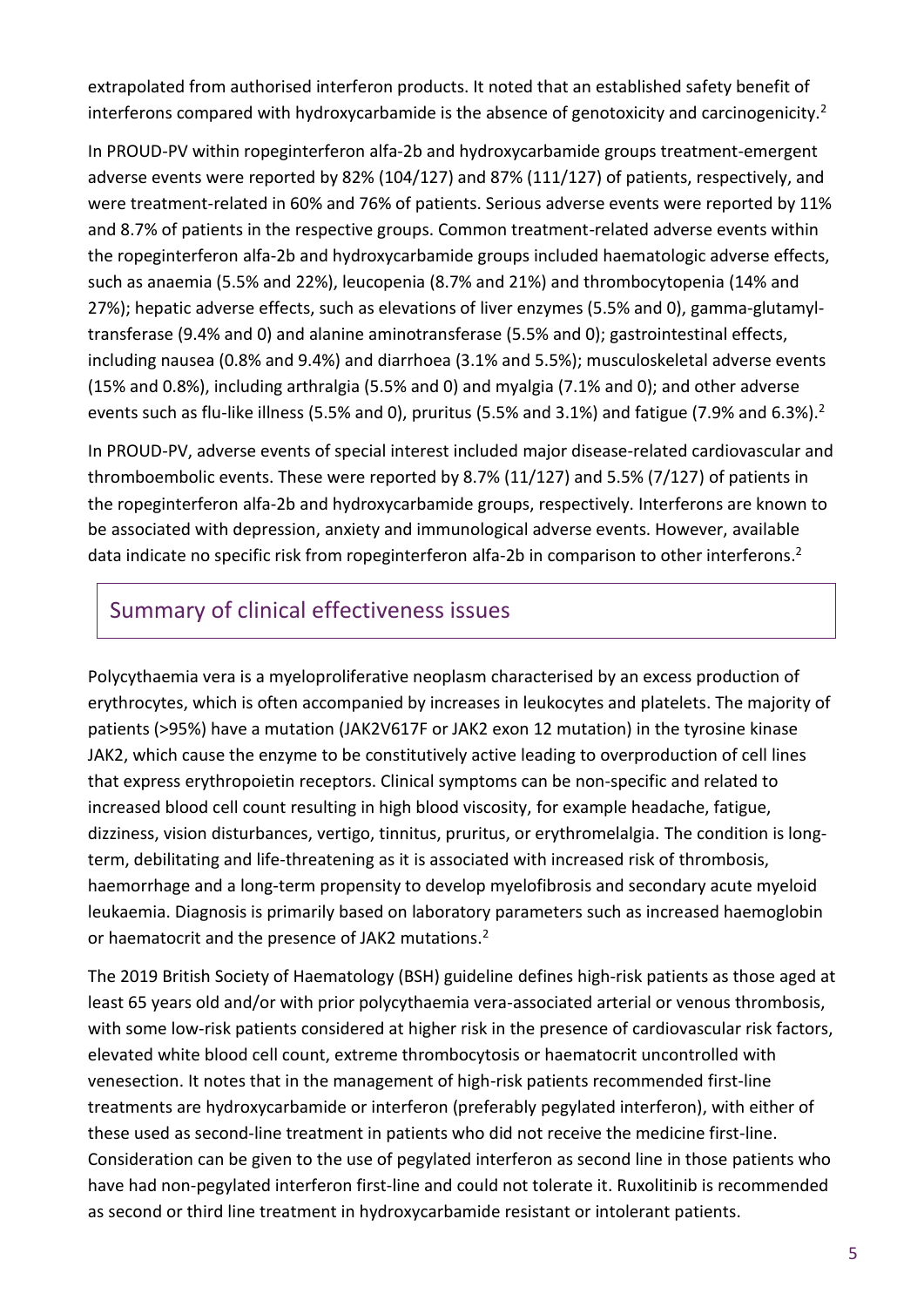Ropeginterferon alfa-2b is the first interferon licensed for the treatment of polycythaemia vera. Interferon, including pegylated interferons, have been used off-label for treatment of polycythaemia vera for many years and have shown benefits in several clinical studies described in the BSH guidelines.<sup>8</sup>

PROUD-PV failed to demonstrate non-inferiority of ropeginterferon alpha-2b to hydroxycarbamide for the primary outcome complete haematological response with normal spleen size.<sup>2,3</sup> Both outcomes in this composite were achieved by fewer patients in the ropeginterferon alpha-2b group. Molecular response was achieved by fewer patients given ropeginterferon alpha-2b.<sup>2,4,5</sup>

The majority (68%) of patients in the PROUD-PV study were naïve to cytoreductive therapy and are not representative of the proposed positioning: in high-risk patients who are intolerant, resistant or who demonstrate an incomplete response to their first treatment option and require a second treatment option. The other 32% of patients in PROUD-PV, who had received previous treatment with hydroxycarbamide for less than three years and had a partial response to it (that is, not a complete response, resistance or intolerance), were most representative of the proposed positioning. In this subgroup, complete haematological response at 12 months was achieved by 39% (18/46) and 32% (15/47) of patients in the ropeginterferon alfa-2b and hydroxycarbamide groups respectively who had a partial response to hydroxycarbamide prior to study enrolment.<sup>4</sup>

After completing PROUD-PV, more patients in the ropeginterferon alfa-2b group, compared with hydroxycarbamide, continued treatment in CONTINUATION-PV: 90% (95/106) versus 68% (76/111). Median time to enrolment in CONTINUATION-PV was shorter in the ropeginterferon alfa-2b group compared with the hydroxycarbamide group: 14 versus 148 days, as the inclusion of the latter was made by a protocol amendment nine months after the first patient completed PROUD-PV. Selection bias in the CONTINUATION-PV enrolment is possible. There was no formal hypothesis tested in the CONTINUATION-PV study and results are descriptive.<sup>2,3</sup>

In the PROUD-PV study there was a prolonged dose titration phase in the ropeginterferon alfa-2b group, compared with hydroxycarbamide, with maximum median dose plateau level (end of titration phase) reached at week 28 and week 8, respectively. This may have contributed to reduced efficacy and incidence of adverse events with ropeginterferon alfa-2b compared with hydroxycarbamide. Some adverse events, such as haematotoxicity, are linked to the mechanism of action and efficacy. The SPC contains a warning that the recommended posology for the titration phase of ropeginterferon alfa-2b results in a prolonged time to reach optimal dose compared to hydroxycarbamide. Other products (for example, hydroxycarbamide) may be preferred in patients for whom an early reduction in elevated blood counts is necessary to prevent thrombosis and bleeding. During the titration phase, efficacy to reduce the cardiovascular and thromboembolic risk of the underlying disease may not be fully established. Patients should be closely monitored and phlebotomy as rescue treatment to normalise blood hyperviscosity may be necessary.<sup>1,2</sup>

There are limited data on long-term efficacy and safety. However, the EMA review noted that the long-term safety profile of ropeginterferon alfa-2b was well characterised as knowledge can be extrapolated from other interferon products. Also, as many clinical trials have characterised the efficacy of interferon alfa in polycythaemia vera, external validity for the use of interferons in this condition is high, but reflects off-label use.2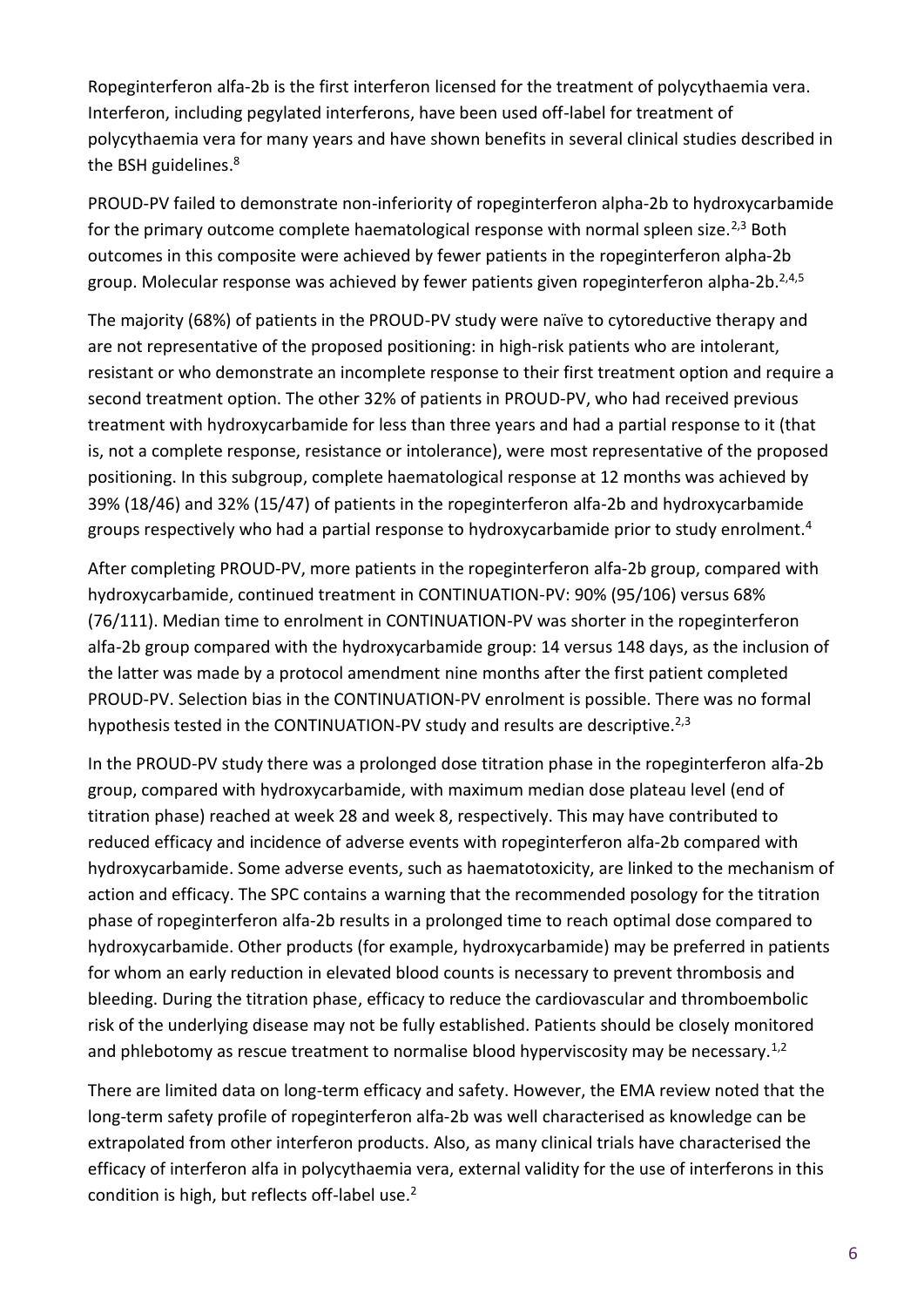There was no comparison of ropeginterferon alfa-2b with other interferons, such as pegylated interferon alfa, that are recommended in BSH guidelines.<sup>5</sup> These have shown benefit in clinical studies, detailed in the BSH guidelines, and have been used off-label in practice for many years.

The naïve indirect comparison of ropeginterferon alfa-2b versus ruxolitinib, which supported the economic analyses, has a number of limitations. Study selection was based on the availability of data for mean JAK2 allelic burden, which is not one of the main clinical criteria used for disease management and was an exploratory outcome in the included studies. The BSH guidelines note that the clinical utility of JAK2 allelic burden is not well established. The ropeginterferon alfa-2b studies (PROUD-PV and CONTINUATION-PV) recruited patients who had a partial response to hydroxycarbamide (and excluded those with resistance or intolerance), whereas the ruxolitinib study (RESPONSE) only recruited patients with resistance or intolerance to hydroxycarbamide. Most patients in the ropeginterferon alfa-2b study had no splenomegaly, while all patients in the ruxolitinib study had splenomegaly and were phlebotomy-dependent. There was heterogeneity in other disease characteristics across the studies with the ropeginterferon alfa-2b group having earlier less severe disease. Most of the population in the ropeginterferon alfa-2b study was not representative of the positioning at second-line or later and patients in the ruxolitinib study were not reflective of the indication under review, which is in patients without symptomatic splenomegaly. Data from the ropeginterferon alfa-2b group were adjusted by age and baseline JAK2 allelic burden, but not by any other prognostic factors or treatment effect modifiers. The method of adjusting the ropeginterferon alfa-2b data for age was not clear. Due to these limitations, the company's results are highly uncertain.

The introduction of ropeginterferon alfa-2b would provide a licensed interferon alfa for treatment of polycythaemia vera. Clinical experts consulted by SMC suggest that it could be used as an alternative to peginterferon-alfa medicines currently used off-label in accordance with BSH guideline and as an alternative to ruxolitinib. Ropeginterferon alfa-2b is administered less frequently than other pegylated interferons: every 2 weeks versus 1 week. $1,7$ 

### *[Other data were also assessed but remain confidential.\\*](https://www.scottishmedicines.org.uk/media/3572/20180710-release-of-company-data.pdf)*

## Patient and clinician engagement (PACE)

A patient and clinician engagement (PACE) meeting with patient group representatives and clinical specialists was held to consider the added value of ropeginterferon alfa-2b, as an orphan equivalent medicine, in the context of treatments currently available in NHSScotland.

The key points expressed by the group were:

 Polycythaemia vera is a chronic debilitating condition with a range of symptoms that can have life-changing effects, limiting patients' ability to take part in social, family and work activities. This can lead to social isolation and financial difficulties. Patients have an increased risk of thrombotic events and progression to myelofibrosis or acute myeloid leukaemia. Altogether, this can have a substantial negative psychological impact for the patient their family and friends.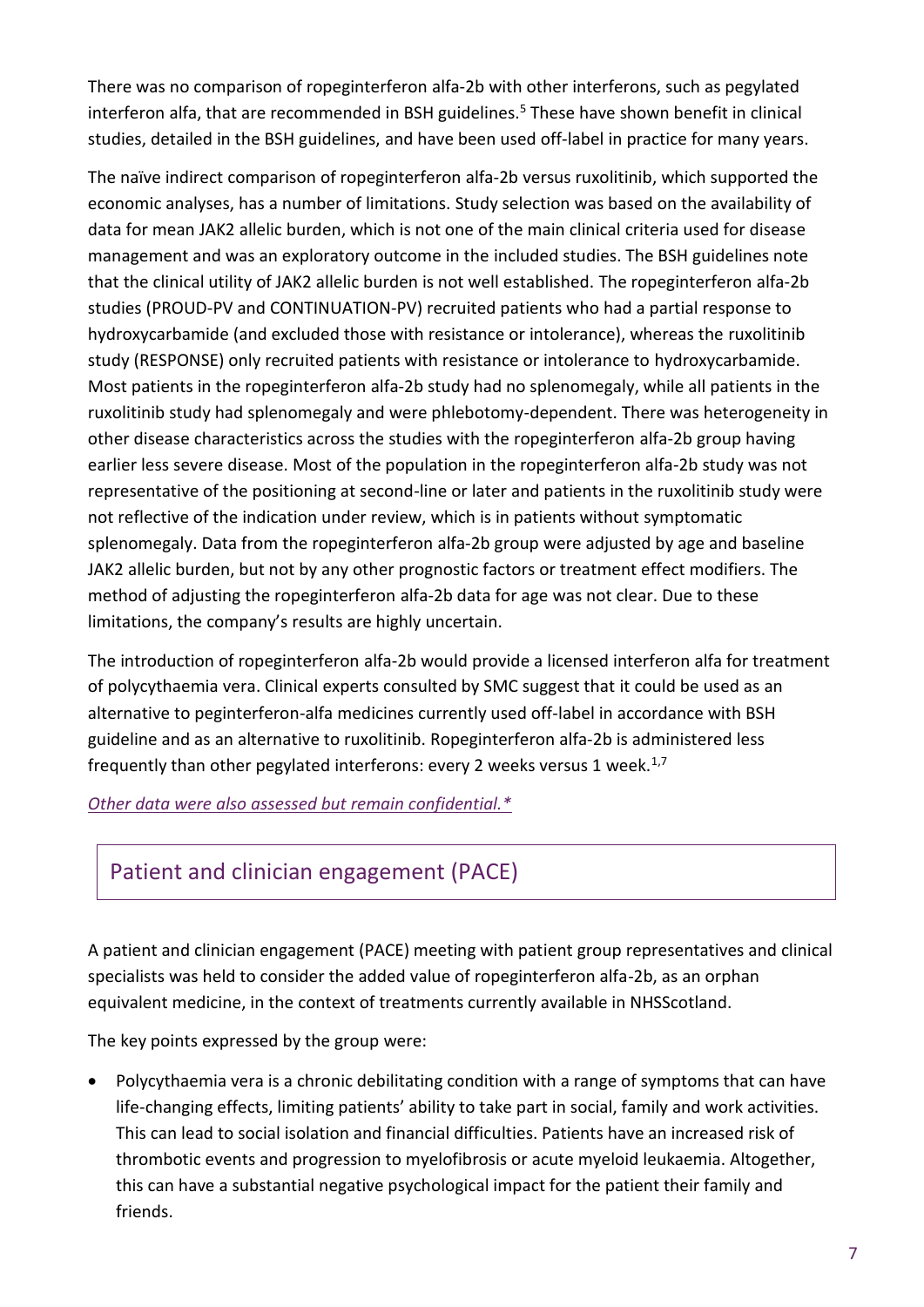- After first-line therapy (hydroxycarbamide), there are limited treatment option: other pegylated interferons (used off-label) and ruxolitinib. There is an unmet need for more treatment options.
- Ropeginterferon alpha-2b would increase the limited number of treatment options. Like other interferons, it can normalise blood counts leading to improvements in health and may reduce the proportion of cells with JAK2 mutations. The latter is considered to suggest a disease modifying effect, which patients value. Accessing ropeginterferon alpha-2b would provide reassurance that they have the optimum long-term treatment of their conduction and this could have a positive effect on their mental health. As blood counts normalise, the patient may feel better and be able to participate more in social, family and work activities. They may need fewer trips to the clinic.
- The alternative second-line treatment, ruxolitinib, has been associated with immunosuppression and increased risk of cancers and this is a particular concern for younger population who may have long-term exposure. In contrast, interferons are not expected to increase the risk of cancer.
- Some patients who have discontinued other interferons due to adverse events, report that ropeginterferon alpha-2b is more acceptable. Ropeginterferon alpha-2b has a less frequent dosing schedule than other interferons: every 2 to 4 weeks rather than every week. The PACE participants noted that, although ropeginterferon alpha-2b is not licensed for use in pregnancy, it may be the preferred choice from a limited number of options.
- As ropeginterferon alpha-2b is specifically licensed for polycythaemia vera, it may not be at risk of the potential access and supply issues with other interferons.
- The PACE participants also considered that ropeginterferon alpha-2b could be a useful first-line treatment option for some, particularly in younger patients and women of child bearing potential.

### **Additional Patient and Carer Involvement**

We received patient group submissions from Leukaemia Care and MPN Voice, which are both registered charities. Leukaemia Care has received 14.3% pharmaceutical company funding in the past two years, with none from the submitting company. MPN Voice has received 37% pharmaceutical company funding in the past two years, including from the submitting company. Representatives from both organisations participated in the PACE meeting. The key points of their submissions have been included in the full PACE statement considered by SMC.

## Summary of comparative health economic evidence

The submitting company presented a cost-utility analysis comparing ropeginterferon alfa-2b with ruxolitinib in a sub-population of the licensed indication: adult patients with high-risk polycythaemia vera without symptomatic splenomegaly, who are intolerant, resistant or who demonstrate an incomplete response to their first treatment option and require a second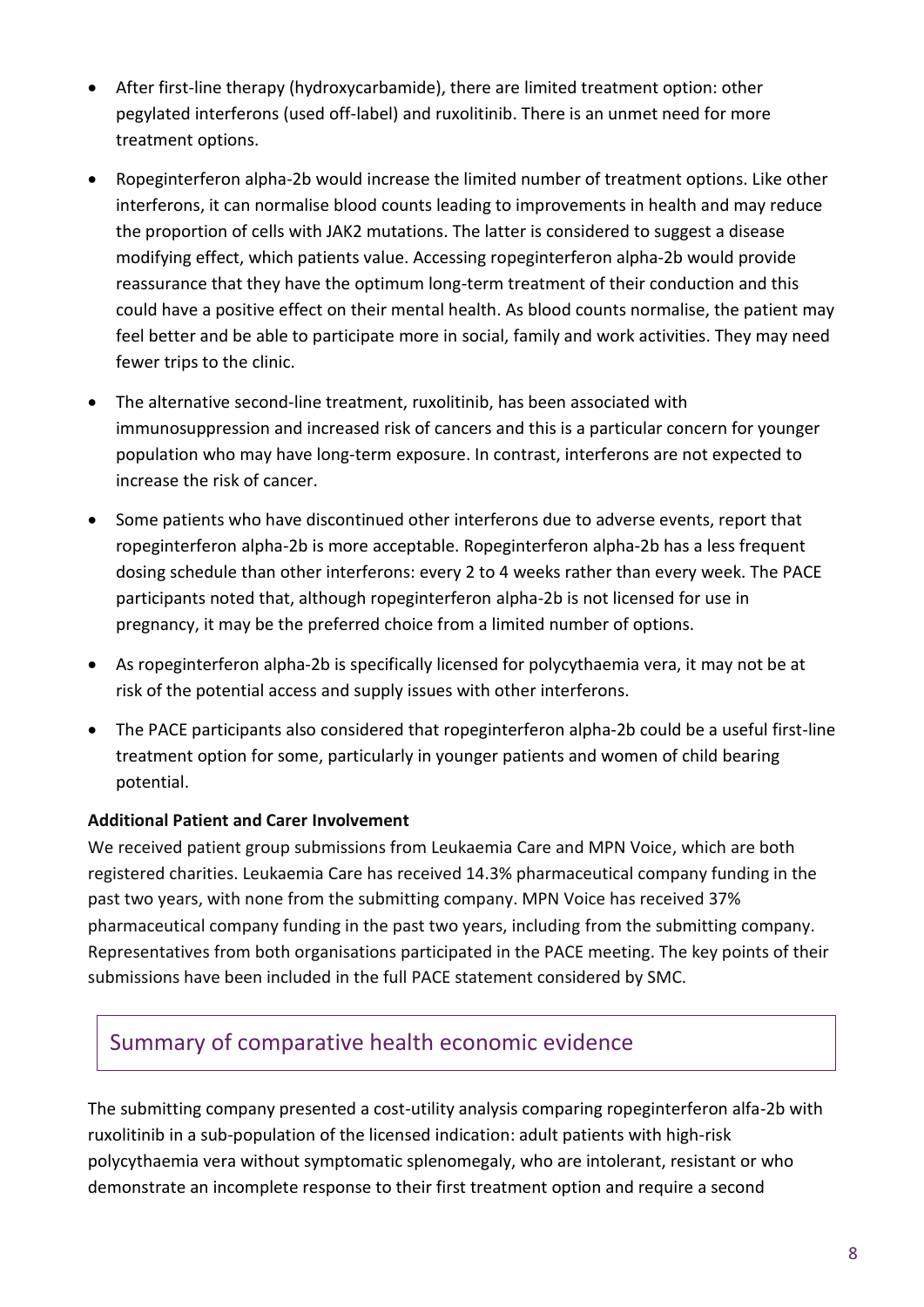treatment option. This analysis was based on the PROUD-PV and CONTINUATION-PV studies<sup>3</sup> for ropeginterferon alfa-2b and the RESPONSE study<sup>7</sup> for ruxolitinib.

The analysis employed a cohort-based, state transition Markov model which comprised of four key health states: low JAK2 (<50), high JAK2 (≥50), disease progression and death. The disease progression health state was subdivided into three types of progression events: leukaemic transformation (also referred to as acute leukaemia in the submission), thrombosis and myelofibrosis.

Patients entered the model in the low JAK2 (<50) or high JAK2 (≥50) health state, with proportions determined by baseline JAK2 levels in the PROUD-PV and RESPONSE studies. At the end of each cycle, patients could remain in their JAK2 health state, transition to the alternative JAK2 health state, experience a progression event, or die.

The cycle length in the model was 13 weeks and no half-cycle correction was applied. Patients entered the model at 62 years of age and a lifetime horizon (24 years) was assumed. No adverse events were included in the model. The submitting company discounted the Markov trace by 3.5% per year to discount costs and benefits.

The submitting company adjusted JAK2 levels in the ropeginterferon alfa-2b arm to match the severity of patients in the RESPONSE study. This was done by adjusting for age and calculating the relative difference between the mean baseline JAK2 values (76%/42%=1.82). This relative difference (multiplier) was then applied to the baseline mean JAK2 value and the following mean JAK2 values until week 156. From week 156 and onwards, the submitting company assumed that the mean JAK2 level was at a constant level. [Table 1](#page-8-0) shows the percentage of patients with low JAK2 (<50) levels applied in the model.

|                  | Percentage of low JAK2 (<50)             |                                        |                                    |  |  |  |
|------------------|------------------------------------------|----------------------------------------|------------------------------------|--|--|--|
| <b>Week</b>      | Ropeginterferon alfa-<br>2b (unadjusted) | Ropeginterferon alfa-<br>2b (adjusted) | <b>Ruxolitinib</b><br>(unadjusted) |  |  |  |
| <b>Base line</b> | 69.3                                     | 29.7                                   | 30.7                               |  |  |  |
| 13               | 73.3                                     | 38.6                                   | 34.7                               |  |  |  |
| 26               | 78.2                                     | 46.5                                   | 38.6                               |  |  |  |
| 39               | 81.2                                     | 51.5                                   | 42.6                               |  |  |  |
| 52               | 83.2                                     | 56.4                                   | 45.5                               |  |  |  |
| 65               | 85.1                                     | 60.4                                   | 45.5                               |  |  |  |
| 78               | 88.1                                     | 64.4                                   | 47.5                               |  |  |  |
| 91               | 91.1                                     | 71.3                                   | 48.5                               |  |  |  |
| 104              | 94.1                                     | 78.2                                   | 50.5                               |  |  |  |
| 117              | 93.1                                     | 77.2                                   | 54.5                               |  |  |  |
| 130              | 93.1                                     | 76.2                                   | 58.4                               |  |  |  |
| 143              | 93.1                                     | 79.2                                   | 61.4                               |  |  |  |
| $156+$           | 94.1                                     | 81.2                                   | 60.4                               |  |  |  |

<span id="page-8-0"></span>**Table 1. Percentage of low JAK2 (<50) applied in the base case analysis**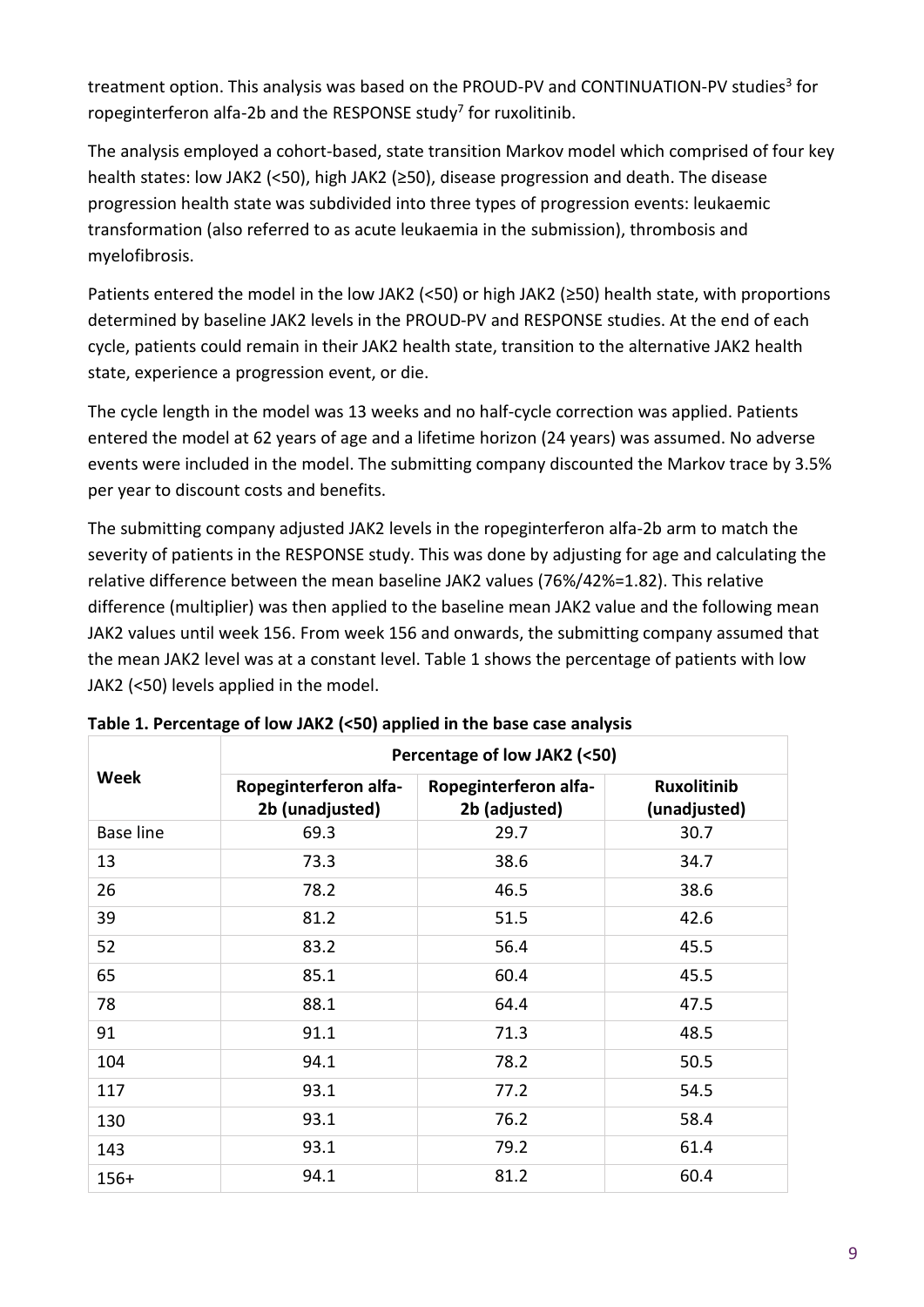The submitting company identified studies which linked JAK2 levels to progression event risks. The studies and risks used to inform the base case analysis are summarised in [Table 2.](#page-9-0)

| <b>Progression event</b> | Source                                  | Cycle probability |                    |  |
|--------------------------|-----------------------------------------|-------------------|--------------------|--|
|                          | JAK2 ≥50                                |                   | <b>JAK2 &lt;50</b> |  |
| Thrombosis               | Alvarez-Larrán et al. 2014 <sup>9</sup> | 0.0090            | 0.0042             |  |
| Myelofibrosis            | Alvarez-Larrán et al. 2014 <sup>9</sup> | 0.0070            | 0.0003             |  |
| Leukaemic transformation | Finazzi et al. 2005 <sup>10</sup>       | 0.0007            | 0.0007             |  |

<span id="page-9-0"></span>**Table 2. Cycle probabilities of progression events applied in the base case analysis** 

Additional sources were used to inform mortality due to progression events. General population mortality was applied to patients who had not progressed (that is, patients in the JAK2<50 and JAK2≥50 health states).

Discontinuation was estimated from the PROUD-PV and CONTINUATION-PV studies for ropeginterferon alfa-2b and from the RESPONSE study for ruxolitinib. Reasons for discontinuation included adverse events or lack of efficacy. The same discontinuation probability was applied to both JAK2 health states. Patients who discontinued treatment were assumed to revert to the baseline JAK2 level (as derived from RESPONSE), which was kept constant throughout the time horizon. It was also assumed that discontinued patients were treated with phlebotomy. These patients were still subject to the JAK2-based risks of progression as before discontinuing.

Health benefits were measured in quality adjusted life years (QALYs). Utility values in the low JAK2 (<50) and high JAK2 (≥50) health states were estimated directly from patients in the PROUD-PV and CONTINUATION-PV studies, using the EQ-5D-3L questionnaire [\(Table 3\)](#page-9-1). Utility values in the progressed disease health states were obtained from the literature.

<span id="page-9-1"></span>**Table 3. Utility scores for non-progressive PV using patient level data from PROUD-PV and CONTINUATION-PV studies** 

| JAK2 cut-off<br><b>Total number of</b><br>observations | JAK2 <50<br>$(n=892)$ | JAK2 $\geq$ 50<br>$(n=250)$ | <b>Difference</b>  |
|--------------------------------------------------------|-----------------------|-----------------------------|--------------------|
| EQ-5D utility mean (SD)                                | 0.881(0.152)          | 0.876(0.148)                | $0.005$ (p=0.6036) |

Medicine costs covered ropeginterferon alfa-2b and ruxolitinib. In the base case analysis, the dose frequency of ropeginterferon alfa-2b was based on the average prescribed dosages for Scotland's leading key opinion leaders (12 pens per year). The dose frequency of ruxolitinib was based on the RESPONSE study. The submitting company also assumed that when patients take ruxolitinib more than 20mg daily, they will take the tablets twice daily (for example two 10mg tablets a day for a total of 20mg daily).

Patients who received ropeginterferon alfa-2b were assumed to incur a one-off cost to learn how to administer the medicine. No administration costs were assumed for ruxolitinib. The submitting company also included phlebotomy costs, monitoring costs and costs to treat leukaemic transformation, thrombosis and myelofibrosis (MF).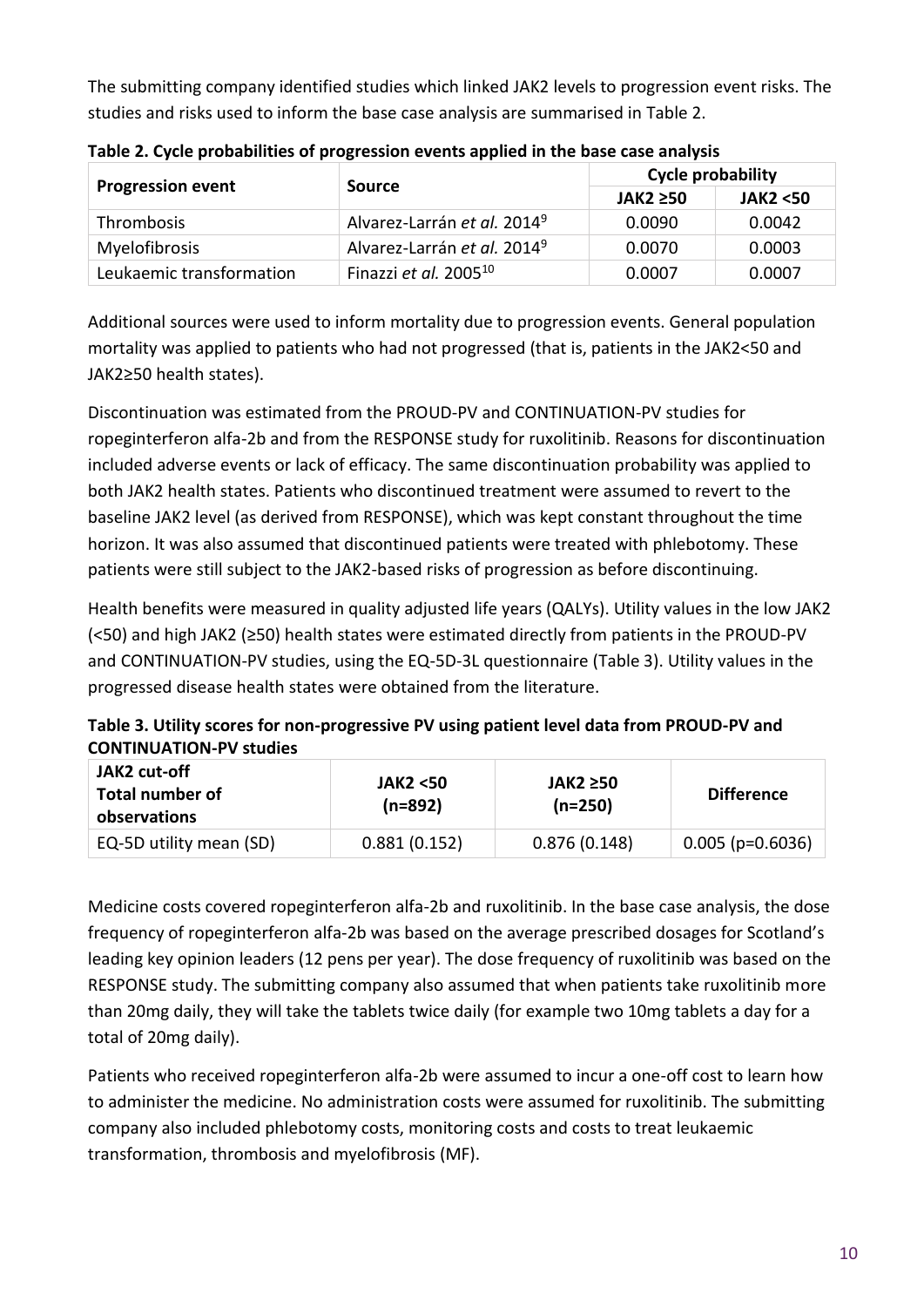A Patient Access Scheme (PAS) was submitted by the company and assessed by the Patient Access Scheme Assessment Group (PASAG) as acceptable for implementation in NHSScotland. Under the PAS, a discount was offered on the list price.

A PAS discount is also in place for ruxolitinib and this was included in the results used for decisionmaking by using estimates of the comparator PAS price.

The results presented do not take account of the PAS for ruxolitinib or the PAS for ropeginterferon alfa-2b but these were considered in the results used for decision-making. SMC is unable to present the results provided by the company which used an estimate of the PAS price for ruxolitinib due to commercial confidentiality and competition law issues.

[Table 4](#page-10-0) shows the costs and benefits resulting from the base case analysis using list prices. In this base case analysis, ropeginterferon alfa-2b dominates ruxolitinib (ropeginterferon alfa-2b is less expensive and more effective than ruxolitinib).

| <b>Treatment</b>                                                                                                                                   | Total<br>costs | <b>Total</b><br><b>QALYs</b> | Inc. costs  | Inc. QALYs | <b>ICER</b> | NMB (WTP<br>threshold<br>£20,000/QALY) |
|----------------------------------------------------------------------------------------------------------------------------------------------------|----------------|------------------------------|-------------|------------|-------------|----------------------------------------|
| Ruxolitinib                                                                                                                                        | £430,448       | 9.94                         |             |            |             |                                        |
| Ropeginterferon<br>alfa-2b                                                                                                                         | £196,822       | 10.09                        | $-E233,626$ | 0.15       | Dominant    | £236,567                               |
| Abbreviations: ICER, incremental cost-effectiveness ratio; NMB, net monetary benefit; QALY,<br>quality adjusted life year; WTP, willingness-to-pay |                |                              |             |            |             |                                        |

### <span id="page-10-0"></span>**Table 4. Base case results at list prices**

The probabilistic results (10,000 simulations) were comparable to the deterministic results. The submitting company presented the top 10 most influential parameters in a tornado diagram and found that results were most sensitive to the long-term JAK2 level and JAK2 multiplier. Ropeginterferon alfa-2b continued to dominate ruxolitinib using high and low values for these parameters.

The submitting company also conducted several scenarios to assess the impact of alternative assumptions. The key scenarios provided by the submitting company related to the number of ropeginterferon alfa-2b pens a patient will use (12 pens was assumed in the base case). At 30.4 pens per year the incremental cost-effectiveness ratio (ICER) was £21,456. At 30.7 pens per year the ICER was £47,708. The dose received in PROUD-PV and CONTINUATION-PV was around 36 pens per year to achieve a dose of 385 micrograms every two weeks. The maximum observed limit in the study was 56.2 pens per year. This value provided an ICER of £2,279,119. Scenarios which used alternative sources to predict progression event risks and progression event mortality had a minimal impact on the results.

The major limitations of the economic analysis relate to the reliability of the clinical effectiveness data on JAK2 used to inform the model; the appropriateness of JAK2 as a model response parameter; and, the comparability of the modelling approach to the ruxolitinib appraisal (SMC2213). These issues are discussed below: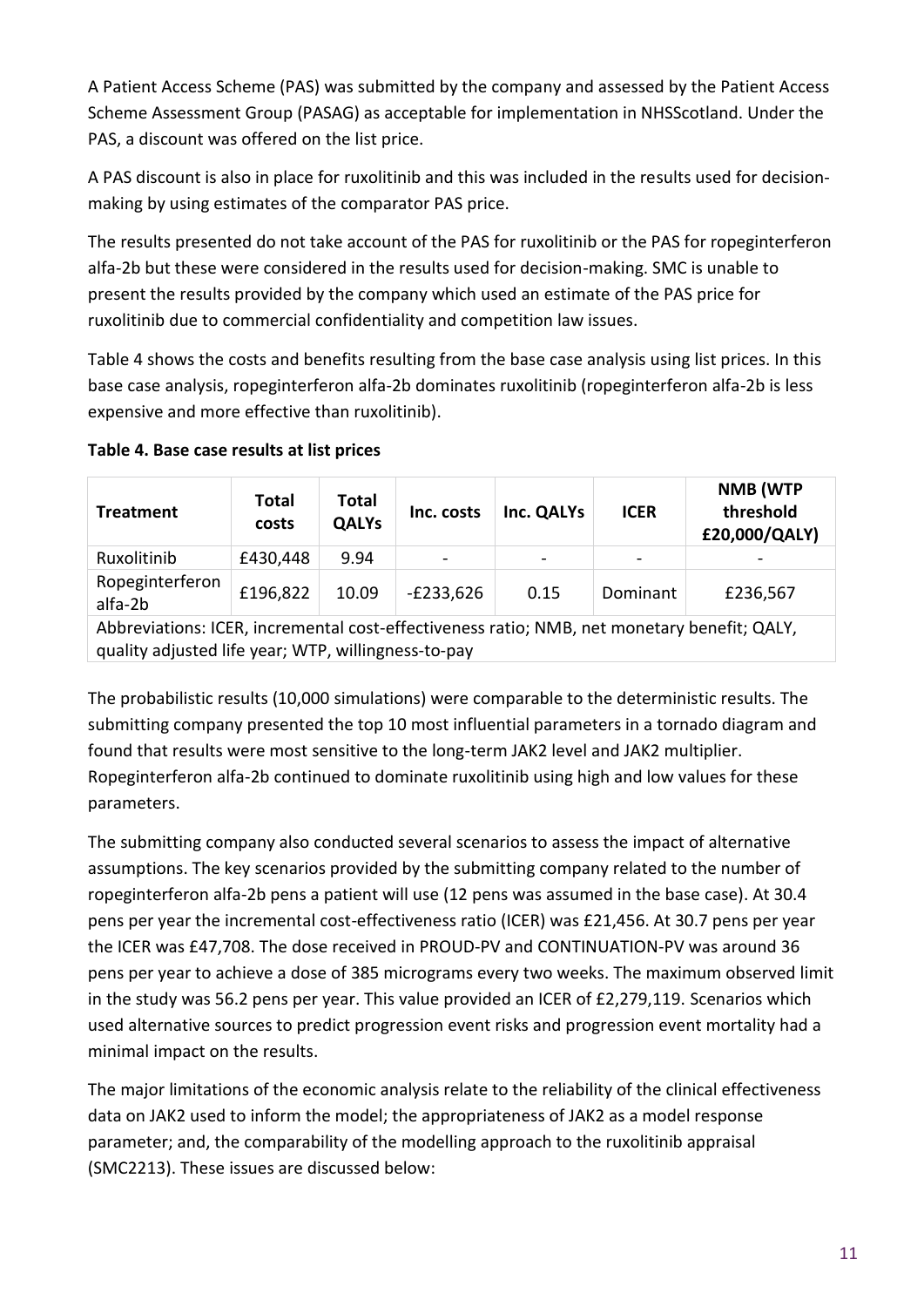- Having a robust analysis of clinical effectiveness is fundamental to having reliable estimates of cost-effectiveness. As noted in the clinical effectiveness section above, the indirect comparison provided by the submitting company is highly uncertain and lacks robustness for decision-making. This was principally due to the extent of the clinical heterogeneity observed between the studies, lack of evidence for ropeginterferon alfa-2b in patients without a complete response, resistance or intolerance to hydroxycarbamide and use of data for ruxolitinib from a study (RESPONSE) in patients with splenomegaly. The populations in the ropeginterferon alfa-2b studies appeared to be at an earlier and less severe stage in their disease than the population in the ruxolitinib study, and the submitting company did not adjust for all treatment effect modifiers and prognostic factors in the indirect comparison. As such, cost-effectiveness results are likely to be biased and in favour of ropeginterferon alfa-2b.
- There are also major concerns regarding the model response parameter included in the indirect comparison. This was a laboratory type outcome (JAK2 level) that was translated into final outcomes (progression events) in the model. This resulted in layers of assumptions which adds a substantial amount of uncertainty to the cost-effectiveness results. The 2019 BSH guidelines<sup>8</sup> also note that "*Prospective analysis indicates that a JAK2 mutant allele burden of >50% is also associated with increased risk of MF (but not of AML or thrombosis) but the clinical utility of this measurement is not yet well-established*". As such, the model may not reliably estimate the cost-effectiveness of ropeginterferon alfa-2b for high-risk polycythaemia vera. More relevant model response parameters, such as haematological response, should have been considered.
- The submitting company's approach differs from the approach used in SMC2213. This economic evaluation of ruxolitinib employed a three-state partitioned survival model, with states of on-ruxolitinib, off-ruxolitinib (best available therapy) and death.

Additional scenarios to investigate other concerns were not requested from the submitting company given the fundamental flaws in the indirect comparison. Other shortcomings of the model include:

- There was no comparison of ropeginterferon alfa-2b with other interferons, such as pegylated interferon alfa, that are recommended in BSH guidelines.
- The submitting company separated costs and benefits in the model by using assumptions to inform the dose of ropeginterferon alfa-2b. The assumed dose in the base case was a lot lower than the dose received in PROUD-PV and CONTINUATION-PV. As presented above, the cost-effectiveness results were sensitive to changes in the assumed dose.
- The submitting company assumed myelofibrosis would be treated with ruxolitinib, as per NICE TA386.<sup>11</sup> This is a questionable assumption as patients in the ruxolitinib arm may not be re-treated with ruxolitinib in clinical practice.
- Patients in the JAK2 health states were only subject to general population mortality. This is a questionable assumption in a population with high-risk polycythaemia vera.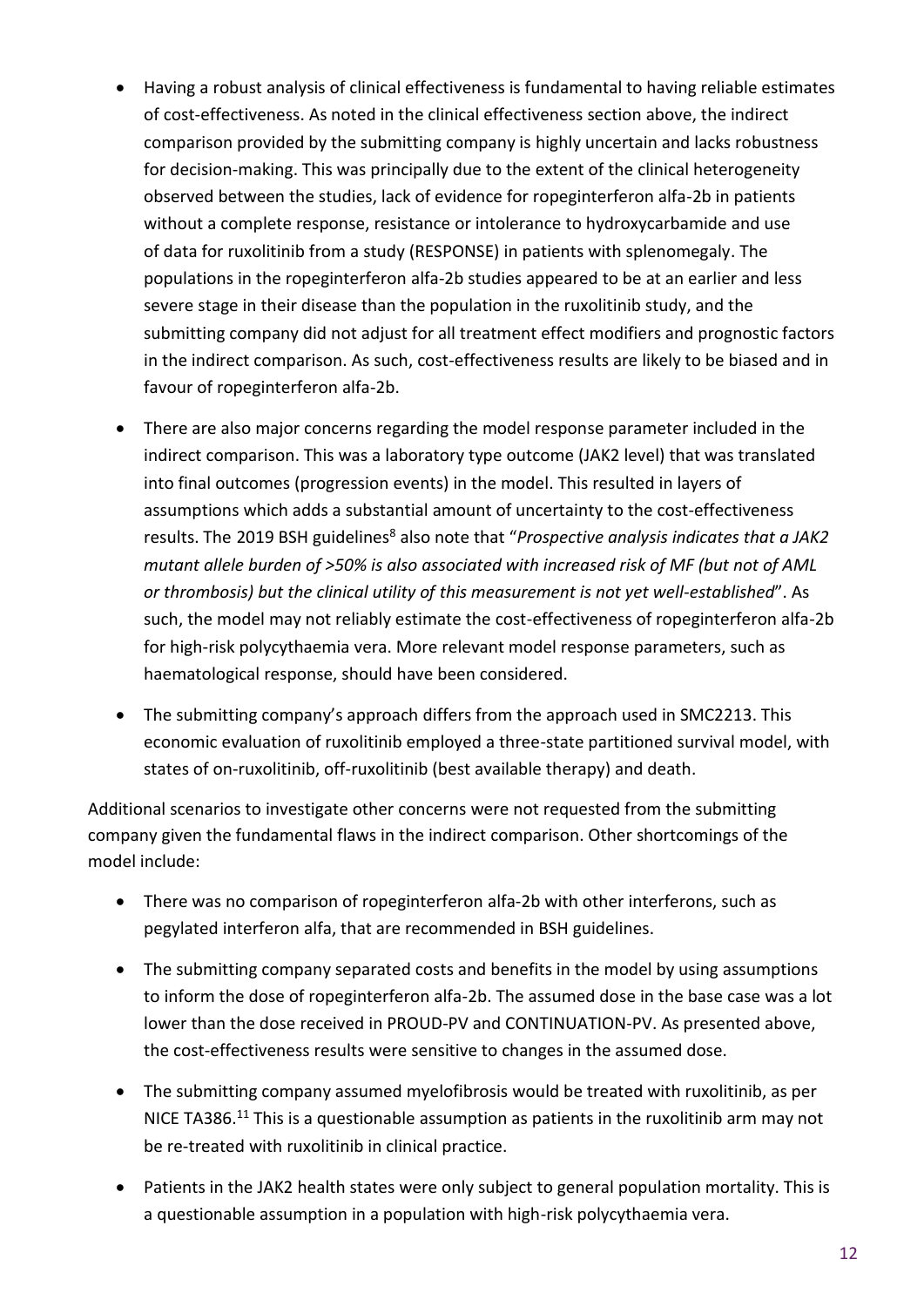- Patients could only experience one type of progression event in the model.
- Utility values in the low JAK2 (<50) and high JAK2 (≥50) health states were above general population values and therefore lack face validity. Age-related utility decrements were also omitted from the model.
- In the model the discount rate was applied to the Markov trace and not the costs and benefits that result from the trace.
- To prevent over or under-estimation of costs QALYs, the submitting company should have included a half-cycle correction in the model. The submitting company should also have explored a 1-month cycle length as a 13-week cycle length could be too long to capture important changes in the health states of patients.

The Committee considered the benefits of ropeginterferon alfa-2b in the context of the SMC decision modifiers that can be applied when encountering high cost-effectiveness ratios and agreed that as ropeginterferon alfa-2b is an orphan equivalent medicine, SMC can accept greater uncertainty in the economic case.

After considering all the available evidence and the output from the PACE process, the Committee was unable to accept ropeginterferon alfa-2b for use in NHSScotland.

### *Other data were also assessed but remain confidential.\**

### Additional information: guidelines and protocols

The 2019 BSH guideline recommends cytoreductive therapy for certain low-risk patients and for all high-risk patients. In the management of high-risk patients recommended first-line treatments are hydroxycarbamide or interferon (preferably pegylated interferon), with either of these used second-line treatment in patients who did not receive the medicine first-line. Consideration should be given to the use of pegylated interferon as second line in those patients who have had nonpegylated interferon first-line and could not tolerate it. Ruxolitinib is recommended as second or third line treatment in hydroxycarbamide resistant or intolerant patients. Third and later line treatment options include busulfan or <sup>32</sup>P or pipobroman in those with limited life expectancy. Anagrelide in combination with hydroxycarbamide may be helpful in those where platelet control is difficult.<sup>8</sup>

## Additional information: comparators

Other interferon alfa preparations, including pegylated interferon alfa, and ruxolitinib.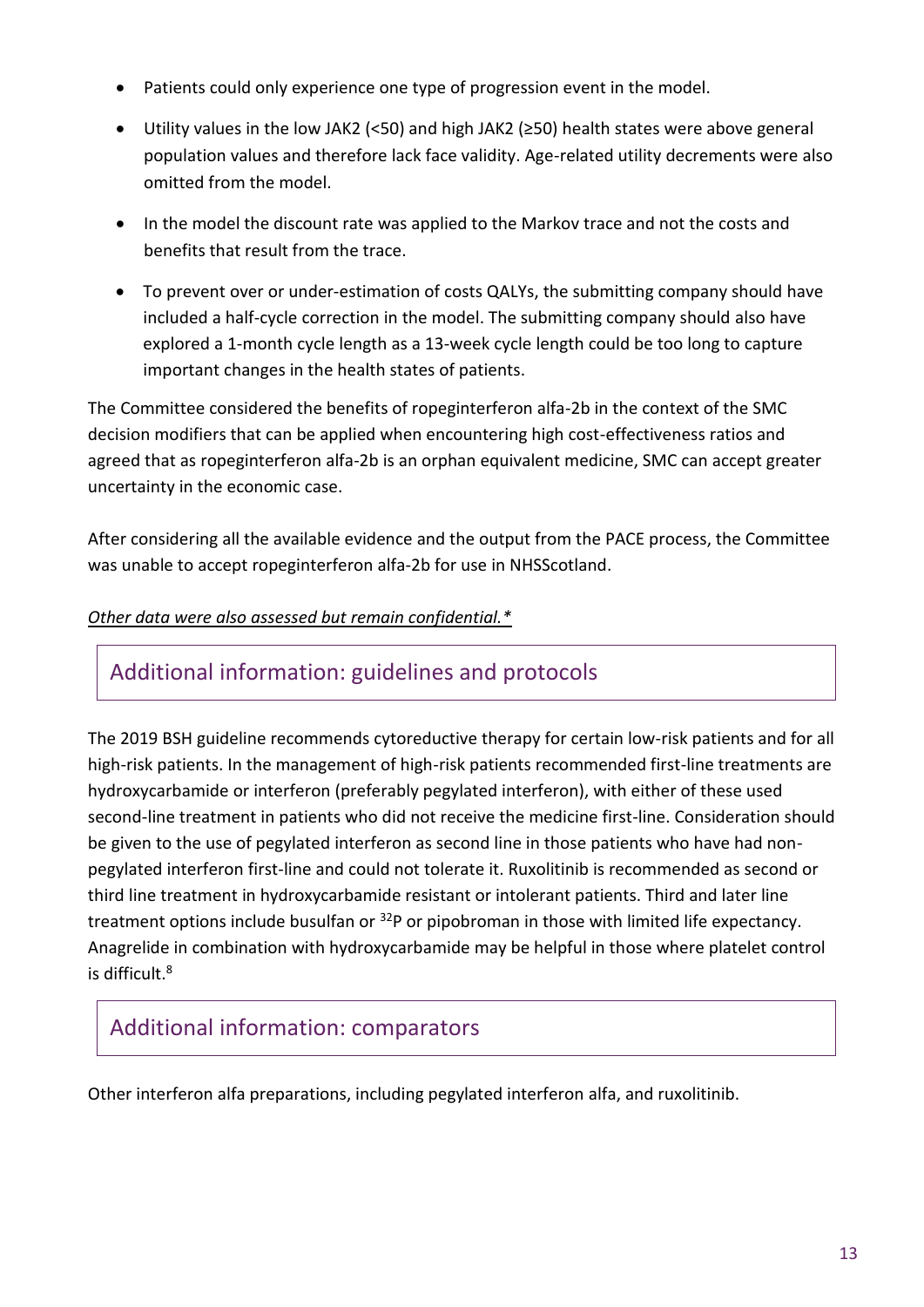# Additional information: list price of medicine under review

| Medicine | Dose Regimen                                                         | Cost per year $(f)$ |
|----------|----------------------------------------------------------------------|---------------------|
| alfa-2b  | Ropeginterferon   50 to 500 microgram subcutaneously every two weeks | 23,168 to 92,671    |

*Costs from new product assessment form. Costs calculated using the full cost of pre-filled pen assuming wastage. Costs do not take patient access schemes into consideration.*

# Additional information: budget impact

The submitting company estimated there would be 4 patients estimated to receive treatment in year 1 rising to 13 patients in year 5.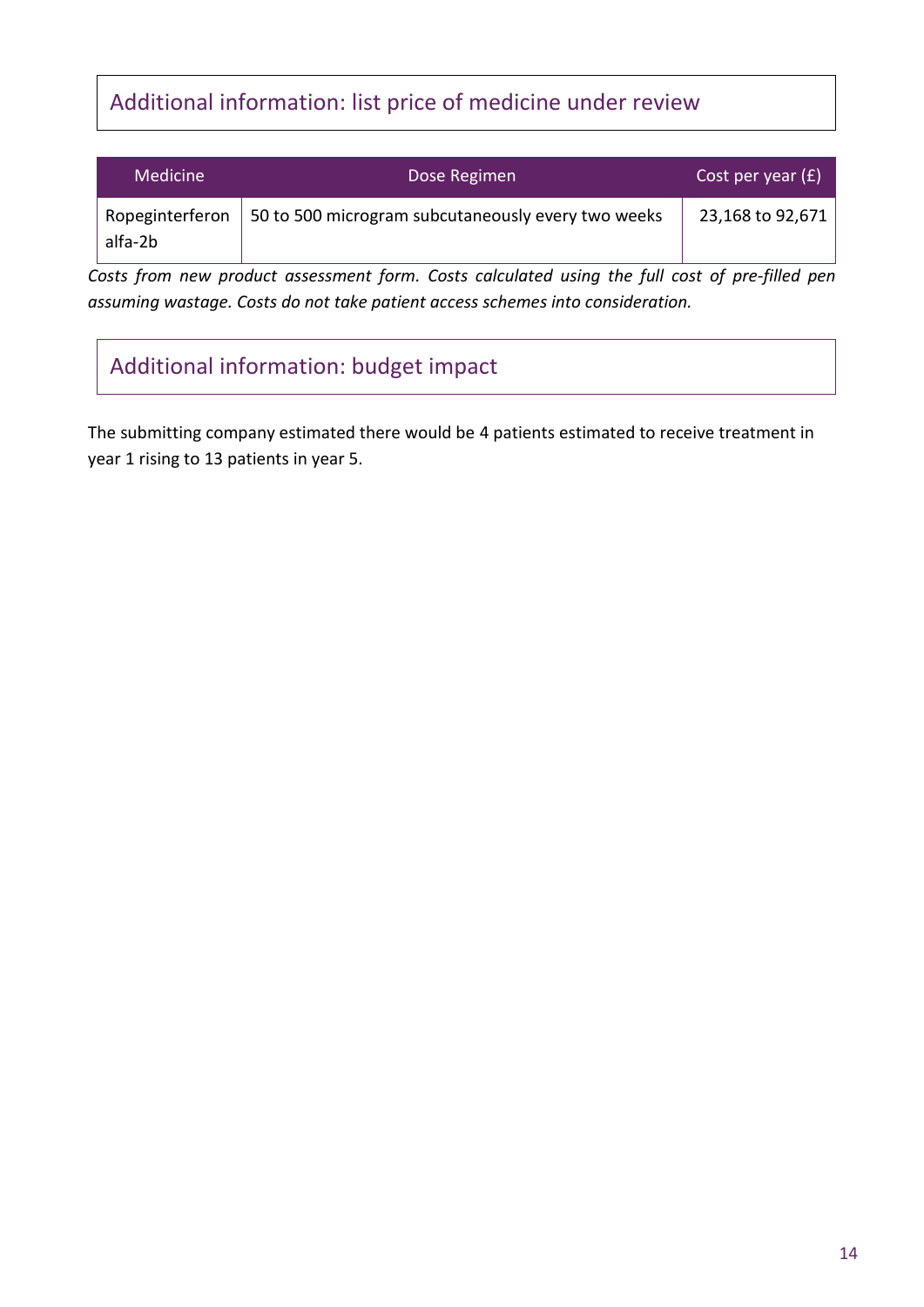### **References**

1. AOP Orphan Ltd. Ropeginterferon alfa-2b (Besremi® ) Summary of product characteristics. Electronic Medicines Compendium [www.medicines.org.uk/emc/](http://www.medicines.org.uk/emc/) Last updated 14 May 2021.

2. European Medicines Agency (EMA). European Public Assessment Report. Ropeginterferon alfa2b (Besremi®). EMA/11025/2019, 13 December 2018. [www.ema.europa.eu](http://www.ema.europa.eu/)

3. Gisslinger H, Klade C, Georgiev P, et al. Ropeginterferon alfa-2b versus standard therapy for polycythaemia vera (PROUD-PV and CONTINUATION-PV): a randomised, non-inferiority, phase 3 trial and its extension study. Lancet Haematol 2020; 7: e196-208.

4. AOP Orphan Ltd. Clinical study report for PROUD-PV, 24 January 2017.

5. AOP Orphan Ltd. Clinical study report for CONTINUATION-PV through 36 months treatment, 28 September 2018.

6. Vannucchi AM, Kiladjian JJ, Griesshammer M, et al. Ruxolitinib versus standard therapy for the treatment of polycythemia vera. N Engl J Med 2015; 372: 426-35.

7. Vannucchi AM, Verstovsek S, Guglielmelli P, et al. Ruxolitinib reduces JAK2 P.V617F allele burden in patients with polycythaemia vera enrolled in the RESPONSE study. Ann Haematol 2017; 96: 1113-20.

8. McMullin MR, Harrison CN, Ali S, et al. A guideline for the diagnosis and management of polycythaemia vera. A British Society for Haematology Guideline. Br J Haematol 2019: 184: 176– 191.

9. Alvarez-Larran A, Bellosillo B, Pereira A, et al. JAK2V617F monitoring in polycythemia vera and essential thrombocythemia: clinical usefulness for predicting myelofibrotic transformation and thrombotic events. Am J Hematol 2014; 89: 517-23.

10. Finazzi G, Caruso V, Marchioli R, Capnist G, Chisesi T, Finelli C, et al. Acute leukemia in polycythemia vera: an analysis of 1638 patients enrolled in a prospective observational study. Blood 2005; 105: 2664-70.

11. National Institute for Health and Care Excellence (NICE). Technology appraisal 386: Ruxolitinib for treating disease-related splenomegaly or symptoms in adults with myelofibrosis, 23 March 2016.

This assessment is based on data submitted by the applicant company up to and including 11 February 2022.

*\*Agreement between the Association of the British Pharmaceutical Industry (ABPI) and the SMC on guidelines for the release of company data into the public domain during a health technology appraisal: [http://www.scottishmedicines.org.uk/About\\_SMC/Policy](http://www.scottishmedicines.org.uk/About_SMC/Policy)*

Medicine prices are those available at the time the papers were issued to SMC for consideration. SMC is aware that for some hospital-only products national or local contracts may be in place for comparator products that can significantly reduce the acquisition cost to Health Boards. These